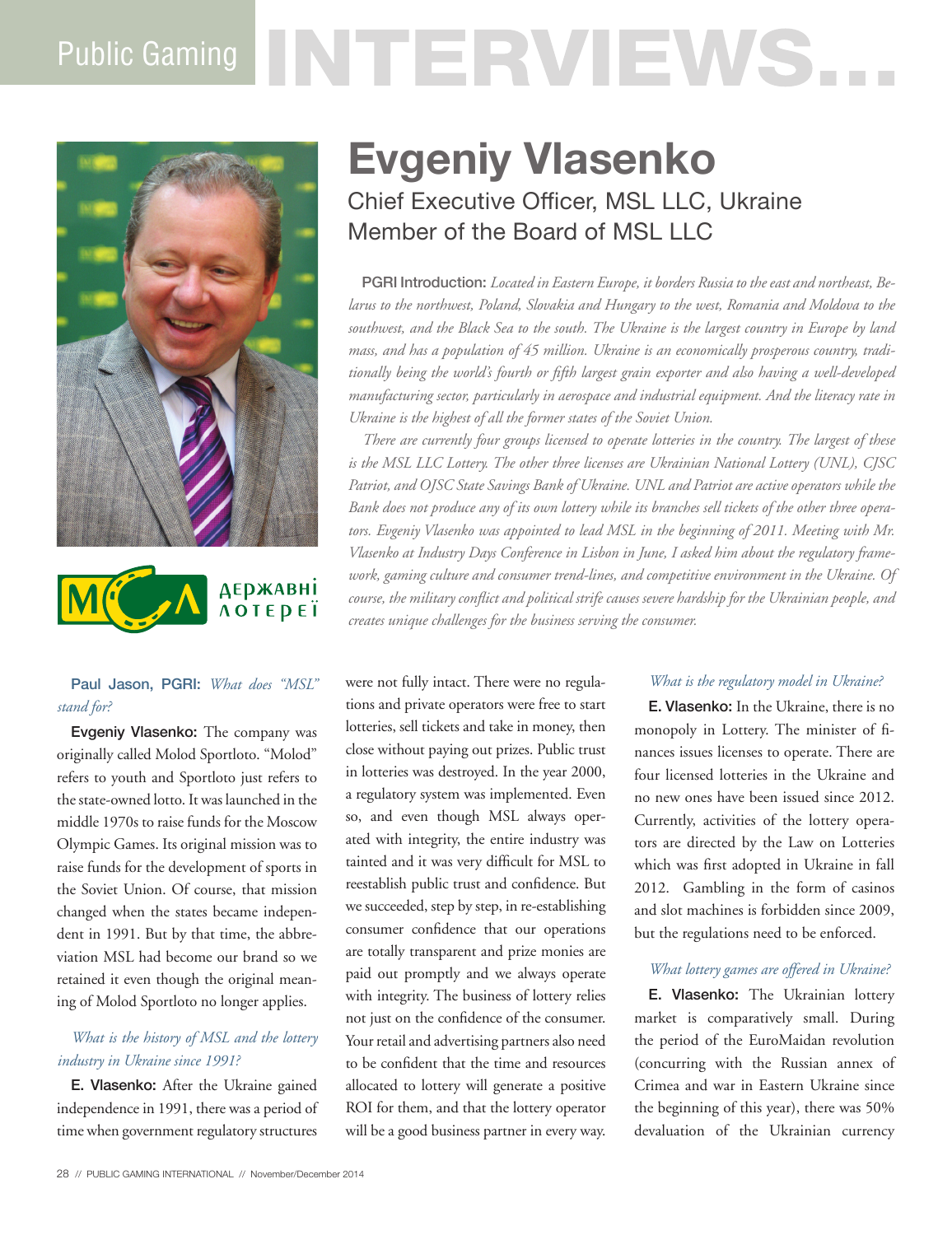(UAH) against the USD and euro. So if we convert total 2013 sales into USD as per the current exchange rate, the sales results become automatically much lower than in the time it was reported in Jan 14. Before the political and military turbulence, the market was growing considerably. MSL sales were increasing at an annual rate of 50-80% between 2010 and 2013.

The lottery business has declined amidst this turmoil, down by14% with the loss of the territories which are currently under no central Ukrainian jurisdiction.

Still, just 18% of the adult population plays lotteries. So the potential for sales increases is significant when there is peace instead of war so that we can build proactive growth plans. Instead, now we experience decline. Among classic lotteries (without sports betting), bingo ranks first at 30% of revenues, scratch cards second at 24% and growing fast, and Lotto third at 6%. Sports-betting and toto is 40% and is the fastest growing category.

Total turnover in 2013 was over 2.5 billion UAH (approx. \$150 million euro today but twice that before the devaluation of the past year). The operators are required by law to pay out at least 50% any games. The current licensing requirement is for the lottery operators to pay 18% of revenues to the state. These funds pay for the development of sports, culture, and health care of children.

### *What percentage of your sales happen at land-based retail stores, Internet, or other channels of distribution?*

E. Vlasenko: 97% of MSL's sales are at land-based stores. Internet is a small portion of the sales, but we are developing the online business together with Neo Games. A peculiarity of MSL is that it is successor of the Soviet state lotteries which traditionally worked via their own chain of POS. And so now, over 80% of total sales of MSL are generated from its own specialized stores. So MSL has been very tied to and committed to its own network of retail stores. We will continue to be committed

to the land-based retail channel, but our new strategy is to build a strong network of land-based agents and stores which is the model that works so well for the developed markets in Western Europe, U.S., Canada, Australia, and elsewhere.

We are now recruiting outlets like general stores, private entrepreneurs, corner stores, press and tobacco shops and such to increase coverage and educate them about the lotteries. Without proper training and all round education this segment will not sustain. In this respect experience of our colleagues from European Union makes represents a value for us. We train our partners-retailers on how to run the business. We continue to assist in merchandising to make sure the POS materials are properly maintained and updated to maximize sales of lottery products. But most important is that we train them how to talk to the players and treat them professionally. Our field sales managers visit the stores on a weekly basis to assist in all aspects of merchandising lottery products and assist in other aspects.

#### *This sounds like a massive transformation of the whole distributional system.*

E. Vlasenko: You need to recognize that prior to 1991, there was no private ownership of retail stores. They were all owned by the state. There was no commercial distribution industry. The kind of retailing infrastructure that you take for granted, one that is an efficient mix of large department stores, small retailers, and specialty retailers did not exist. So it had to be created. At the time, in the 1990s, I worked for the Mars Corporation. Pet food initially was available only in a limited number of specialized stores and retailers did not want to put it to the shelves next to food or other items. Now you will not find a solid supermarket or grocery without pet items. In fact, specialized pet stores well survived. And consumption increased. That is what we are doing with the lottery retail model right now. We have just 18% of the adults playing lottery, and specialized lottery

shops that dictate rules and volumes in the lottery industry of Ukraine.

Transitioning from a state-owned economy to a capitalist system is a big transition. You might imagine that it is just a matter of installing modern business practices and models. But the cultural adaptation as well as economic and logistical transformation is not so easily accomplished. Of course, we are over twenty years into the process. The cultural transformation has largely been accomplished and so now it is largely a matter of executing on fundamental business plans to develop a network of dynamic entrepreneurs to operate the stores.

There is huge potential for MLS to increase player-ship just by making the product more accessible to the consumer. Building the retail network is the primary way to make that happen. We have only 18% of the population in the Ukraine who plays the lottery at least once a year. That compares to 70% in the UK. We are confident that player-ship will increase with an increase in the number of retail stores and the effectiveness of owner-managers at selling and merchandising the products. Our business model is entirely based on making the product more accessible, provide more Ukrainians with the opportunity to have fun playing the lottery, bring more people into the game so that the games are a fun and healthy form of recreation with nobody playing more than they can afford. Just expanding distribution, making the product more available, is the key to connecting with that 82% of the population that does not play the lottery.

### *Some products carry higher margins than others. Do you allocate budgets for promotion based on the profitability of the product category?*

E. Vlasenko: There are different ways to measure profitability. Sports-betting, for instance, has a much lower margin than the draw games. But the GGR and especially turnover is much higher in sports-betting than it is for lottery products. And sportsbetting costs more to operate. Higher rents for stores, higher payroll for staff to run the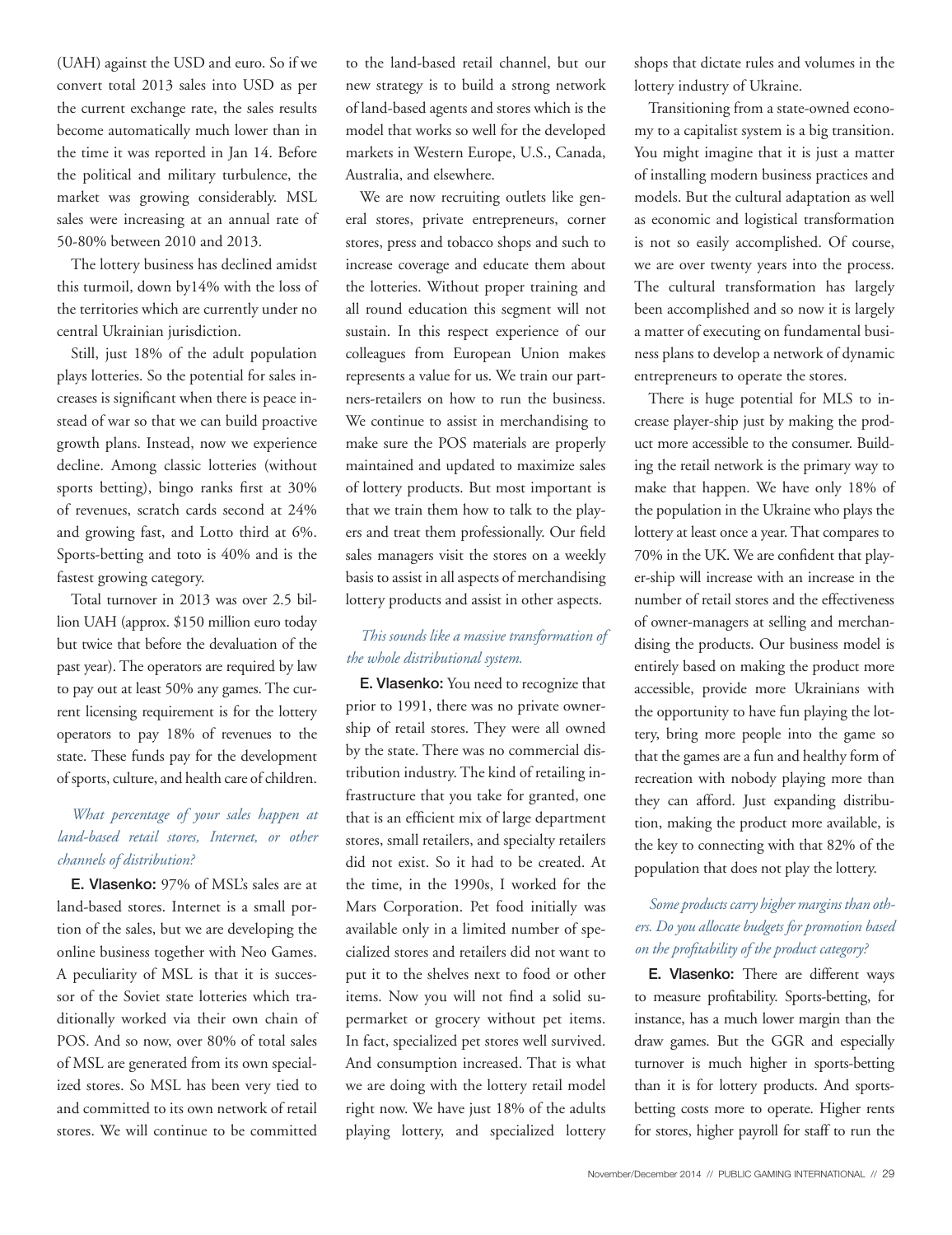stores, higher costs for municipal services, etc.

Our business objective is simply to offer all the products and games that the consumer wants to buy. We want the consumer to know about the products, know how and where to play the different games, and maximize consumer access to the games.

#### *It is hard to compete with online sports-betting operators since they don't pay taxes.*

E. Vlasenko: Of course. Our share of the sports-betting market is low, but we want to provide our customers with the option to play at a legally authorized and trusted store. 40% of our total revenue is from sports-betting, and only 2% of that revenue is online. The rest is all at land-based stores.

Illegal online gambling is vast. There are more than 270 sites accessible to the Ukrainian customers. They are not properly regulated or taxed. First, the government needs to understand and specify the regulatory and taxation framework. Then they need to prepare, adopt and issue rules and conditions for licenses.

MSL has a corporate philosophy of supporting Good Causes and that translates into a strategic philosophy of being first and foremost a lottery company. Government gaming operators have an entirely different reason for being than do the bookies which operate sports-betting or other games illegally online. As we learn from presentations at the EL Conferences, even in jurisdictions where these bookies do acquire a license to operate legally, online sports-betting operators typically pay a tax rate that is much lower than the percentage that government operators turn over to their government and to Good Causes. We do want to provide our customers with the complete portfolio of gaming options. But we need to be realistic about our ability to compete for market share. Our mission is about providing a service to the consumer, a safe and secure environment to play the games, and to generate funds for Good Causes and to the shareholders.

#### *Internet sales is a small portion of your revenue. Less than 4%. Do you think that will be growing in the future?*

E. Vlasenko: Yes. Adoption of smartphones is skyrocketing, and that will drive commercial activity onto the internet. Facebook is not as popular here yet, but social networking is becoming a bigger part of our lives in the Ukraine, and as more and more people are engaged in social networking, that will drive the increase in social gaming. It will be most interesting to see how these new media and distribution channels will evolve over the next two years.

Our website is www.msl.ua. As a first step, our commercial partner NeoGames is implementing an online Instants program. We realize that it is important to engage the consumer online. The multi-channel approach is a cornerstone to the long-term success of any lottery operator. The consumer connection to social networks is fast becoming the primary source for information in general. These social networks function as the key medium for communication, and they are also a powerful engine for disseminating information. As a business, we need to be a part of that, and that means making our products available online.

We started in Internet with traditional lottery products. The sports-betting space is far too competitive for us to compete in that category online. Although, since 2013 our brand Sportliga is available on line as well. But for us, we find that the consumer likes buying lottery products at retail stores because they trust retail stores to pay out the prizes. By providing good service, retailers establish a trust relationship with the consumer. The consumer sometimes knows the retailers personally. Even if they do not have a personal relationship with the retailer, knowing that there is a physical place and an actual person for them to talk with engenders trust and confidence. The consumer also trusts the brand which is represented at the POS's and signage at stores, so that also reinforces confidence in the integrity of our retailers. Especially as applies to sports-betting, the consumer is less

likely to trust the online operator.

Ukraine recently signed an association agreement with the European Union. This makes it possible for us to join Euromillions or EuroJackpot in the future. We know these games are very successful in Western Europe and are confident they will do just as well in Ukraine.

#### *How has the political situation and unrest impacted your operations?*

E. Vlasenko: We stopped operations in Crimea once it was annexed by Russia. And Eastern Ukraine is a war zone. It is impossible to operate a consumer business under the artillery shells in Donetsk and Luhansk and the other cities in the Donbass region of Eastern Ukraine. Losses are big. Many places in the military zone are without electricity, people do not get salaries and pensions, so they do not have the time or the money to play the lottery. These are unfortunate times. But Ukrainians are peaceful by nature. There has been peace and stability over the past 23 years since independence from the USSR. If the war is not forced upon us by outside interference, I believe it will stop soon and Ukrainians will go back to their natural activities: grain production, composing songs and, I believe, playing lotteries too. The people just want to return to normal life but that is just not the situation in Eastern Ukraine. And unfortunately, a resolution does not appear to be imminent.

## *The nature of business requires us to plan ahead in spite of a lack of certainty about the future. I can't imagine what that must be like under conditions so uncertain as those in the Ukraine.*

E. Vlasenko: In years past, maybe fifteen or twenty years ago we would all operate with five and ten year business plans, right? More recently, technological, cultural, and lifestyle changes have shortened the realistic timelines for business plans down to eighteen months or two years. In the conditions that exist here in the Ukraine, we do not know what will happen tomorrow. That requires a whole dif